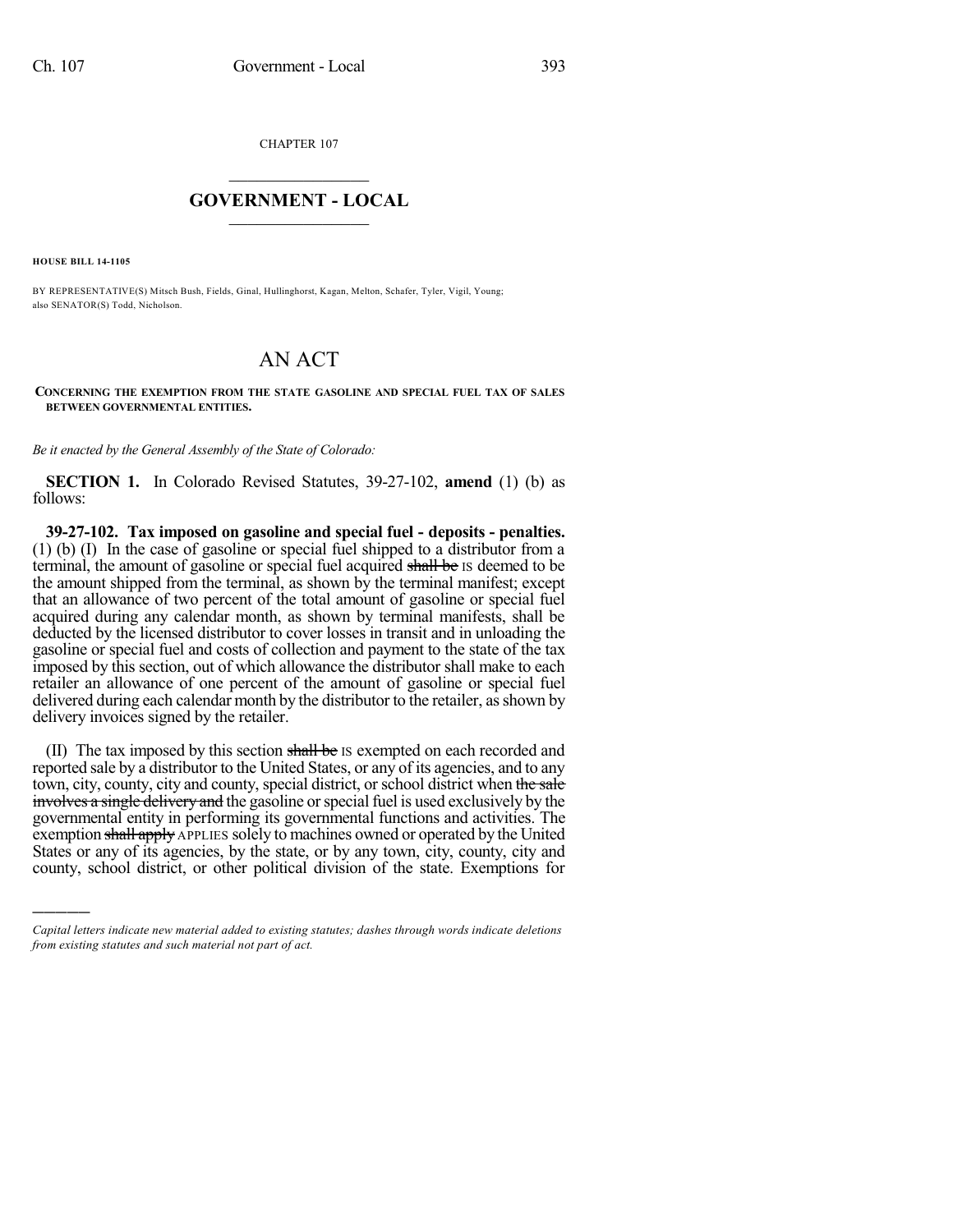394 Government - Local Ch. 107

persons conducting business for such governmental entities on a contract basis using an aircraft shall MUST be based solely on the applicable operating certificate of the aircraft operator pursuant to sub-subparagraph (B) of subparagraph (IV) of paragraph (a) of this subsection (1). Any governmental entity referred to in this paragraph (b) shall obtain an exemption certificate from the executive director of the department of revenue. Upon receipt of an exemption certificate, such A governmental entity may:

(A) Purchase gasoline or special fuel from a distributor without payment of the excise tax imposed pursuant to this part 1 if the gasoline or special fuel is used exclusively by the governmental entity in performing its governmental functions and activities.

(B) SELL TO OR PURCHASE GASOLINE OR SPECIAL FUEL FROM ANOTHER GOVERNMENTAL ENTITY THAT HAS A FUEL TAX EXEMPTION CERTIFICATE, AND THE TRANSACTION IS EXEMPT FROM THE EXCISE TAX IMPOSED PURSUANT TO THIS PART 1 IF THE GASOLINE OR SPECIAL FUEL IS USED EXCLUSIVELY BY THE GOVERNMENTAL ENTITY IN PERFORMING ITS GOVERNMENTAL FUNCTIONS AND ACTIVITIES. THE GOVERNMENTAL ENTITY IS REQUIRED TO KEEP A COPY OF THE FUEL TAX EXEMPTION CERTIFICATE ON FILE FOR ANY ENTITY TO WHICH IT RESELLS OR DISTRIBUTES FUEL. A GOVERNMENTAL ENTITY THAT SELLS GASOLINE OR SPECIAL FUEL PURSUANT TO THIS SUB-SUBPARAGRAPH  $(B)$  IS NOT REQUIRED TO BE A LICENSEE PURSUANT TO THE PROVISIONS OF SECTION 39-27-104. SALES AUTHORIZED PURSUANT TO THIS SUB-SUBPARAGRAPH (B) ARE INTENDED TO FACILITATE INTERGOVERNMENTAL EFFICIENCIES WITH RESPECT TO SALES FOR INDIVIDUAL VEHICLES OR EQUIPMENT. IT IS NOT THE INTENT OF THIS SUB-SUBPARAGRAPH (B) FOR INTERGOVERNMENTAL SALES TO INCLUDE PURCHASES IN EXCESS OF FIVE HUNDRED GALLONS IN A SINGLE TRANSACTION UNLESS REQUIRED FOR UNUSUAL, UNFORSEEN, OR EMERGENCY CIRCUMSTANCES.

**SECTION 2.** In Colorado Revised Statutes, 39-27-103, **amend** (2) as follows:

**39-27-103. Refunds- penalties- checkoff.** (2) A refund shall be made or credit allowed for the tax paid on all gasoline or special fuel that is purchased and used exclusively, pursuant to section 39-27-102 (1) (b) by the United States or any of its agencies or by the state or by any town, city, county, or other political subdivision of the state, including specifically any school district therein, solely in any machines owned or operated by the United States or any of its agencies or by the state or by such town, city, county, school district, or other political subdivision of the state. EXCEPT AS PROVIDED IN SECTION  $39-27-102(1)$  (b) (II), for purchases between GOVERNMENTAL ENTITIES HOLDING GASOLINE OR SPECIAL FUEL EXEMPTION CERTIFICATES, any other use or any resale for any other use shall be IS a violation of paragraph (c) of subsection (3) of this section.

**SECTION 3. Act subject to petition - effective date - applicability.** (1) This act takes effect at 12:01 a.m. on the day following the expiration of the ninety-day period after final adjournment of the general assembly (August 6, 2014, if adjournment sine die is on May 7, 2014); except that, if a referendum petition is filed pursuant to section 1 (3) of article V of the state constitution against this act or an item, section, or part of this act within such period, then the act, item, section, or part will not take effect unless approved by the people at the general election to